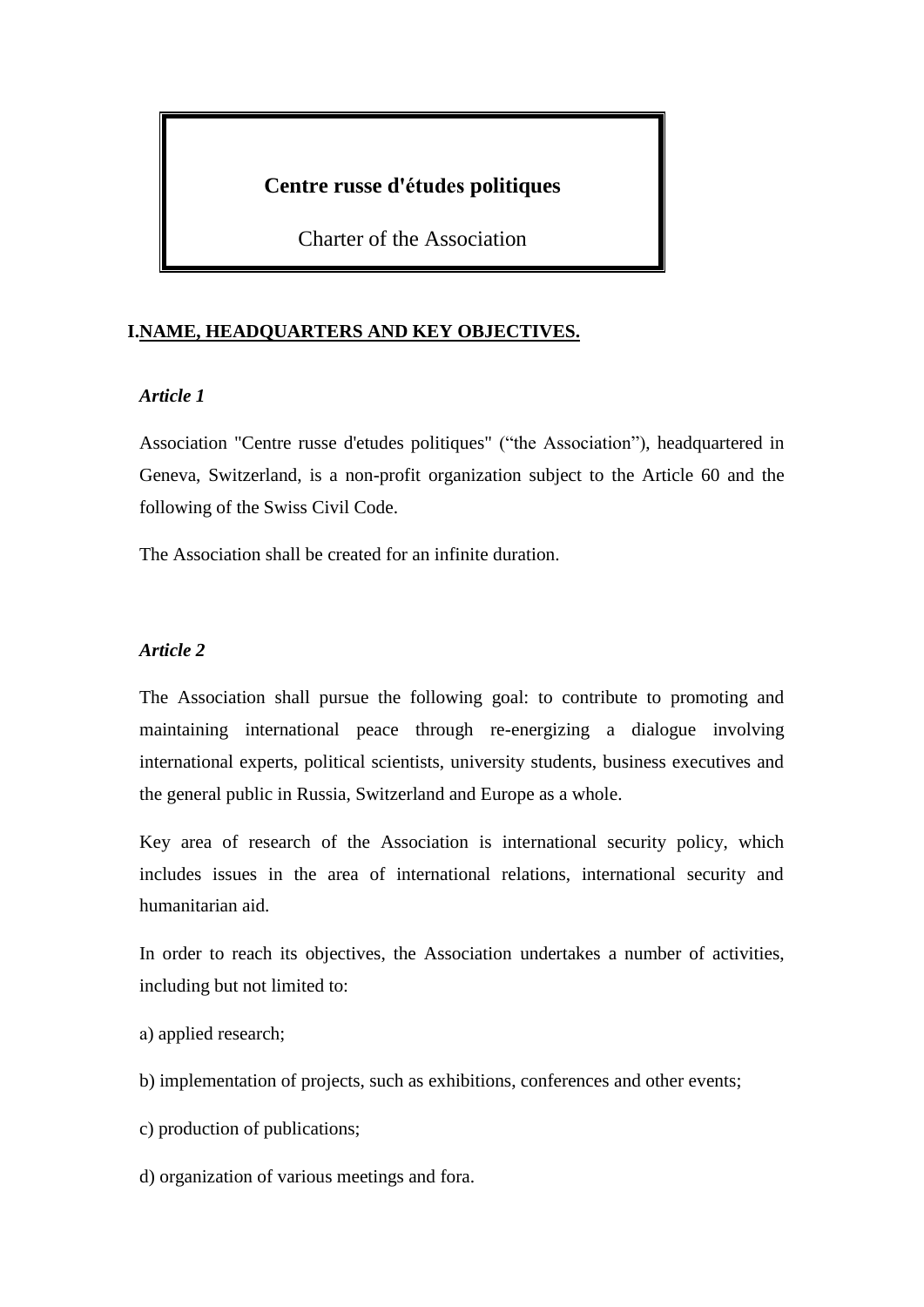The Association is neutral from a political and religious standpoint.

# **II. MEMBERSHIP**

## *Article 3*

Any physical person exerting civil rights, as well as any legal person having submitted an application to join the Association is eligible for membership in the Association.

There are six categories of members distinguished by their status and the degree of participation in the activities of the Association: individual members, corporate members, individual members of the "**Trialogue Club International**" and corporate members of the "Trialogue Club International", Gold Members, and Honorary Members.

All decisions about admitting new members into the Association are taken by the Committee. The Committee may reject an application for membership without providing a justification.

# *Article 4*

Members of the Association benefit from the following privileges:

| Services<br><b>Members</b>  | a) number of<br>issues of the<br>"Security<br>Index" journal | b)<br>"Russia<br>Confidential<br>, ,<br>analytical<br>newsletter | c) PIR Press<br>series<br>newsletter | discounted<br>d)<br>for<br>fees<br>consultant<br>services | invitation<br>e)<br><b>VIP</b><br>to<br>meetings | f) invitation to<br>other<br>events<br>organized<br>by<br>the<br>Association | g)<br>access to<br>the<br>website<br>featuring<br>information<br>and analysis |
|-----------------------------|--------------------------------------------------------------|------------------------------------------------------------------|--------------------------------------|-----------------------------------------------------------|--------------------------------------------------|------------------------------------------------------------------------------|-------------------------------------------------------------------------------|
| Individual<br>members       | (in English)<br>1<br>or in Russian)                          | no                                                               | yes                                  | no                                                        | no                                               | yes                                                                          | no                                                                            |
| Corporate<br>members        | (in English<br>2<br>or in Russian)                           | no                                                               | yes                                  | no                                                        | no                                               | yes                                                                          | no                                                                            |
| Individual<br>of<br>members | Russian<br>in                                                | $\overline{1}$ (in English<br>in<br><sub>or</sub>                | yes                                  | 25%                                                       | yes                                              | yes                                                                          | yes                                                                           |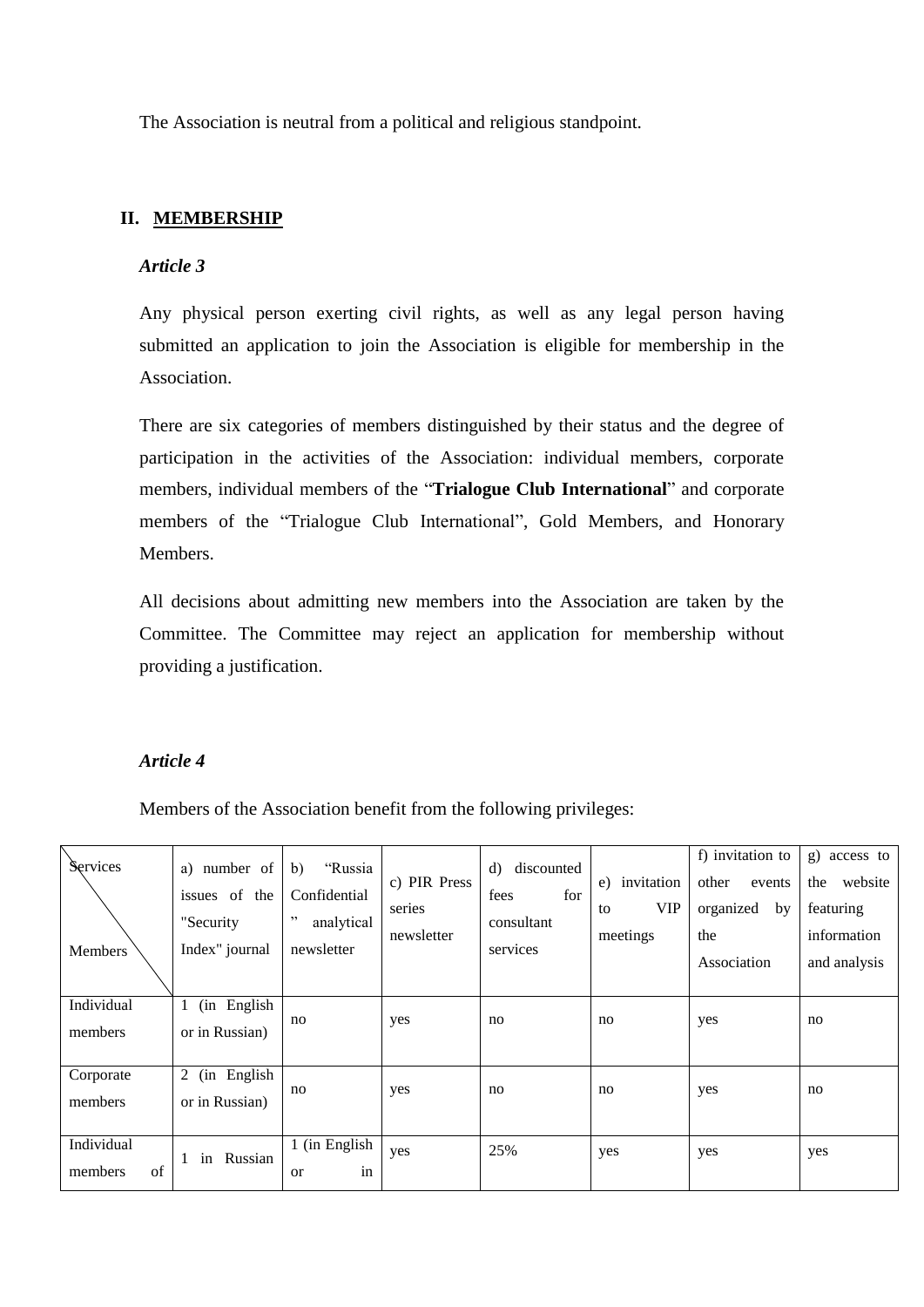| the "Trialogue" | or 2 in English              | Russian)                  |     |     |     |     |     |
|-----------------|------------------------------|---------------------------|-----|-----|-----|-----|-----|
| Club            |                              |                           |     |     |     |     |     |
| International"  |                              |                           |     |     |     |     |     |
|                 |                              |                           |     |     |     |     |     |
| Corporate       | in Russian<br>$\overline{2}$ |                           |     |     |     |     |     |
| of<br>members   | in<br>$\overline{4}$<br>or   | 2 (in English             |     |     |     |     |     |
| the "Trialogue" | English, or 1                | $\operatorname{in}$<br>or | yes | 50% | yes | yes | yes |
| Club            | in Russian and               | Russian)                  |     |     |     |     |     |
| International"  | 2 in English                 |                           |     |     |     |     |     |
|                 |                              |                           |     |     |     |     |     |
| Gold Members    | (in English<br>$\mathbf{1}$  |                           |     |     | no  |     |     |
|                 | or in Russian)               | no                        | yes | no  |     | yes | no  |
|                 |                              |                           |     |     |     |     |     |
| Honorary        | (in English<br>1             | no                        | yes | 50% | no  | yes | yes |
| Members         | or in Russian)               |                           |     |     |     |     |     |
|                 |                              |                           |     |     |     |     |     |

Membership is carried out and extended on an annual or biennial basis, from January till December.

New members are accepted on the 1st February of every year.

The exits of the members shall be made on March 15th of every year in accordance with written resignation given no later than thirty days before this date.

Payment of fees has to be made no later than January 31 of the next year after the year of membership termination, basing on the invoice issued by the Association.

If membership fee is not paid by the deadline, the membership freezes, invitations and materials are not sent. After the payment is made, all non-received materials are to be sent to the member.

If membership fee is not paid until March 15th, the membership will be canceled.

# *Article 6*

The Committee may decide to expel a member of the Association in the event where the latter commits a grave violation of this Charter. In this instance, the member of the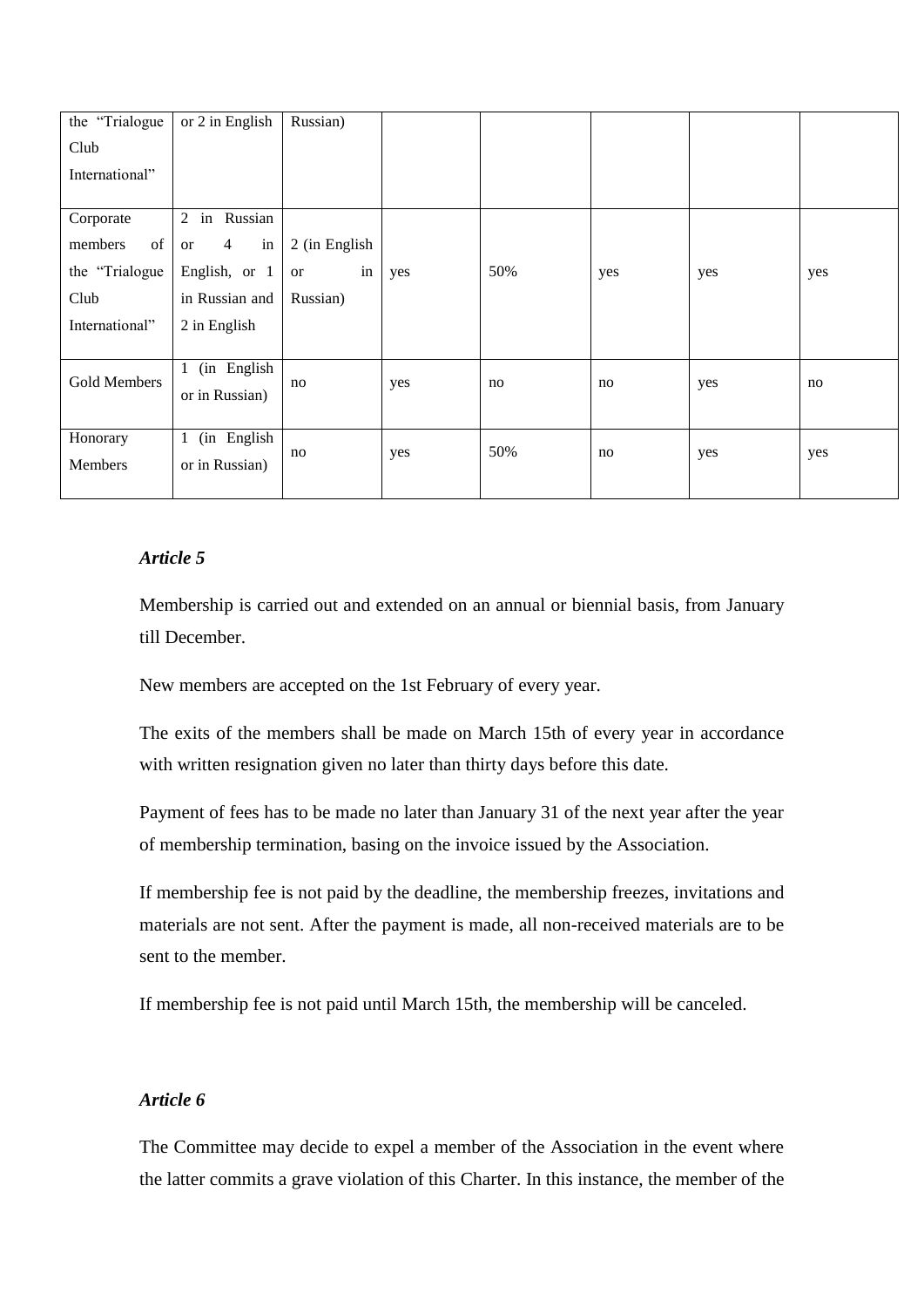Association who is subject to expulsion may lodge an appeal during thirty days following the notification of his or her expulsion from the Association. The notice of appeal shall be sent by registered mail addressed to the President to the attention of the General Assembly.

The Committee shall expel members of Association who do not pay membership fees after being warned. Such members are expelled without right to appeal to the General Assembly.

## *Article 7*

All potential personal claims for communal property shall be excluded.

## **III. RESOURCES**

### *Article 8*

The Association is financed from the following sources:

- voluntary members' contributions;
- membership fees;
- event organization;
- publishing activities;
- grants allocated for specific projects;
- fees for services and consultations provided to a third party;
- various private and public charitable contributions and donations.

### *Article 9*

All members are charged the lump-sum entrance fee in the amount of: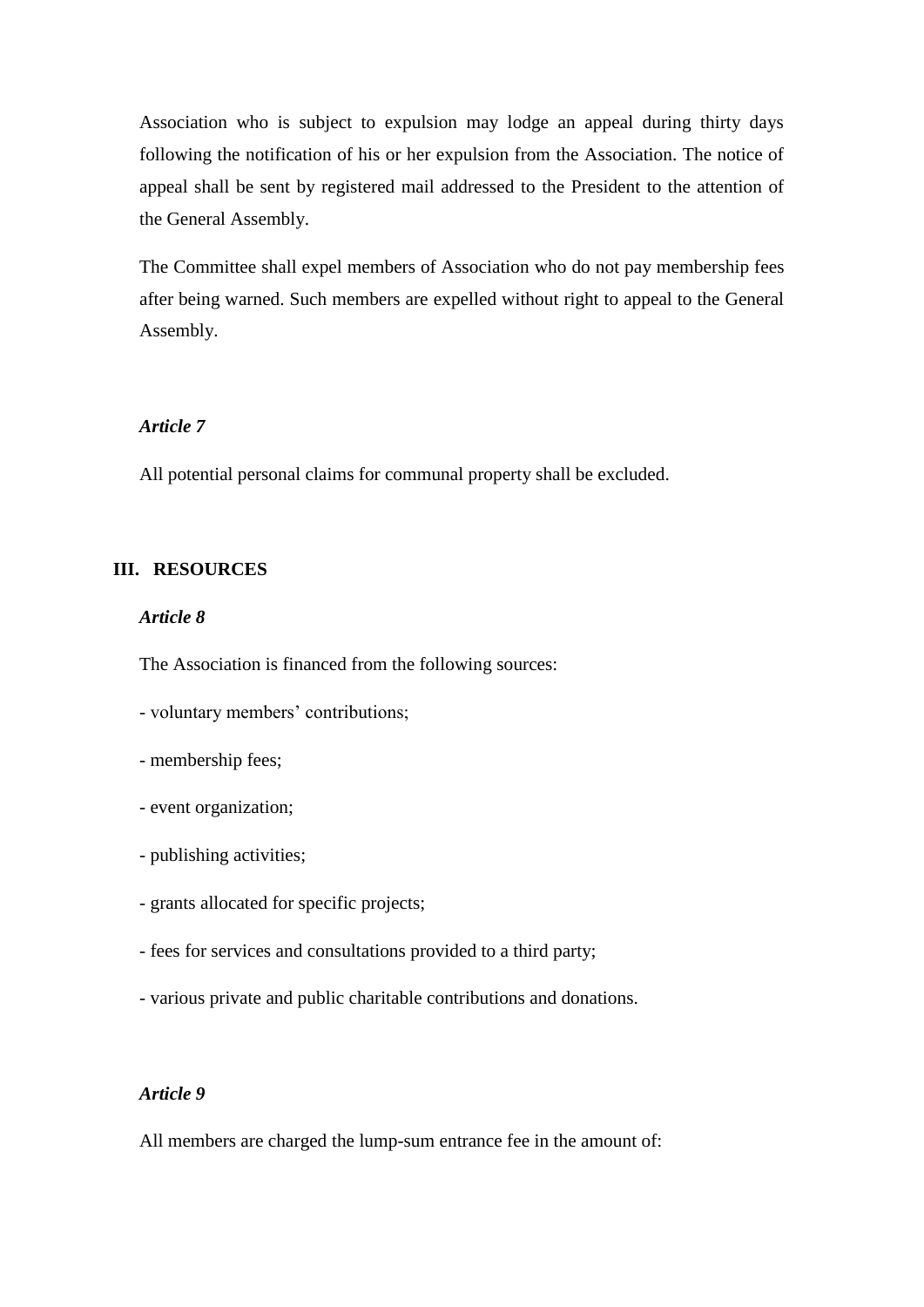- a) Individual Members CHF 200;
- b) Corporate Members CHF 500;
- c) Individual Member of the "Trialogue Club International" no membership fee;
- d) Corporate Member of the "Trialogue Club International" no membership fee;
- e) Gold Members no membership fee;
- f) Honorary Members no membership fee.

- All members are charged the annual membership fee in the amount of:
- a) Individual Members CHF 200 p.a.;
- b) Corporate Members CHF 600 p.a.;
- c) Individual Member of the "Trialogue Club International" CHF 775 p.a.;
- d) Corporate Member of the "Trialogue Club International" CHF 1200 p.a.;
- e) Gold Members no membership fee;
- f) Honorary Members no membership fee.

Members may also choose to pay the two-year membership fee in the amount of:

- a) Individual Members CHF 350;
- b) Corporate Members CHF 1150;
- c) Individual Member of the "Trialogue Club International" CHF 1400;
- d) Corporate Member of the "Trialogue Club International" CHF 2200;
- e) Gold Members (Corporate / Individual) no membership fee;
- f) Honorary Members (individual) no membership fee.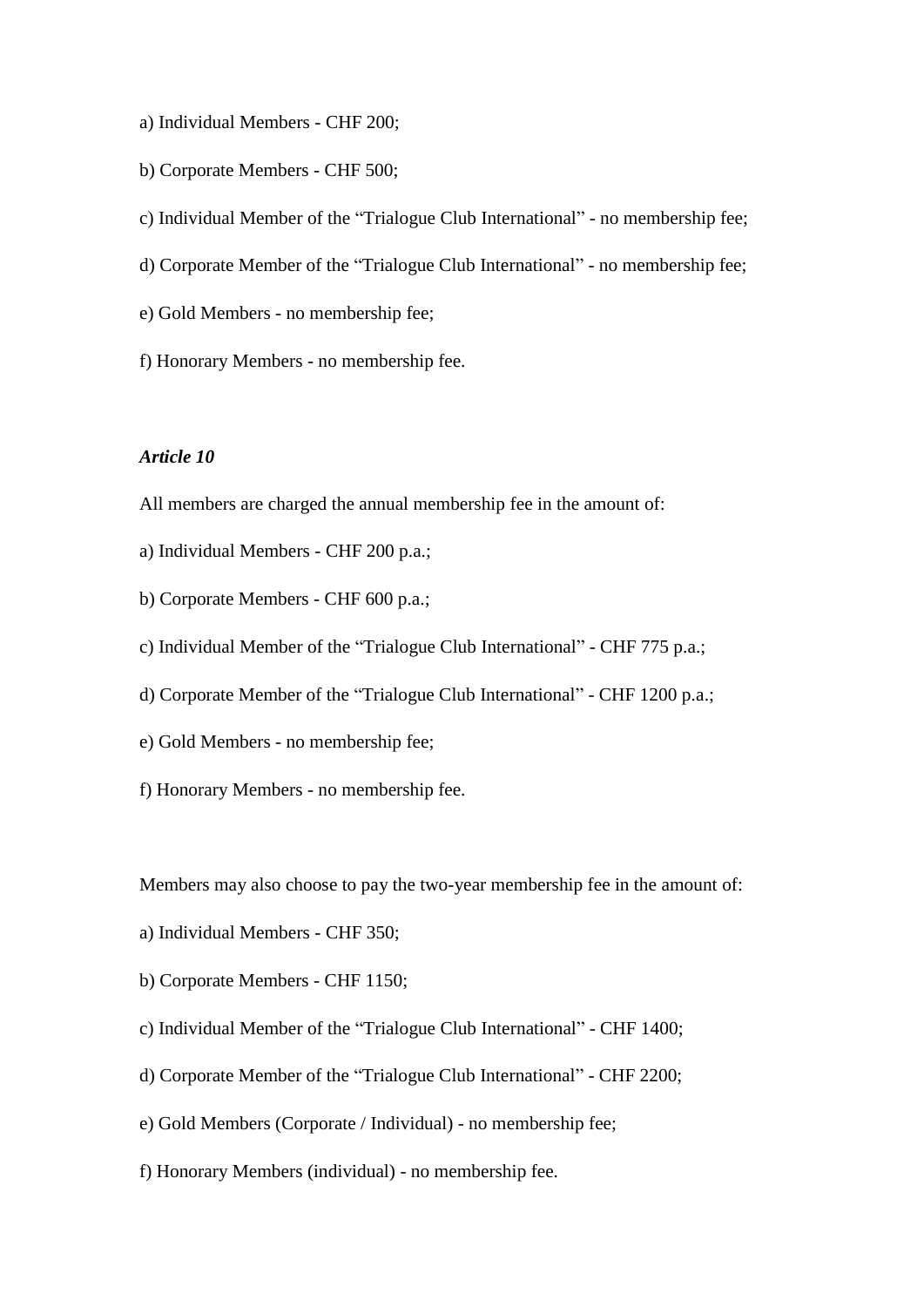In case the payment is made before November 30th of the year preceding the year of membership, 10% discount is applicable.

In case of joining the Association after June 1st of the year when membership begins, a new member receives a 20% discount starting from the first year of membership. Year of membership is always coincide with the calendar year and ends on December 31 of the year, when the membership began. This discount is not applied for the lumpsum entrance fee.

New corporate members of the Association and new corporate members of the "Trialogue Club International", who are members of the PIR Center Executive Board, and (or) members of the Editorial Board of "Security Index" journal, and (or) members of the "International Expert Group", and (or) the representatives of the "Security Index" journal, and (or) the members of the "Sustainable Partnership with Russia Group (SuPR)" are:

- exempted from payment of the lump-sum entrance fee;
- $-$  receive 20% discount for membership in the first year and 10% for each next year.

### *Article 11*

Main formats of the "Trialogue Club International" activities are:

- meetings of the Club 5 times a year;
- providing members of the Club with the Russia Confidential exclusive analytical newsletter - 12 issues per year (monthly);
- consulting Club members through individual counseling, providing corporate consulting services.

Individual members of the "Trialogue Club International" are entitled to:

 participate in the Club meeting in personal capacity only. Transfer of individual membership rights and of membership card is not allowed.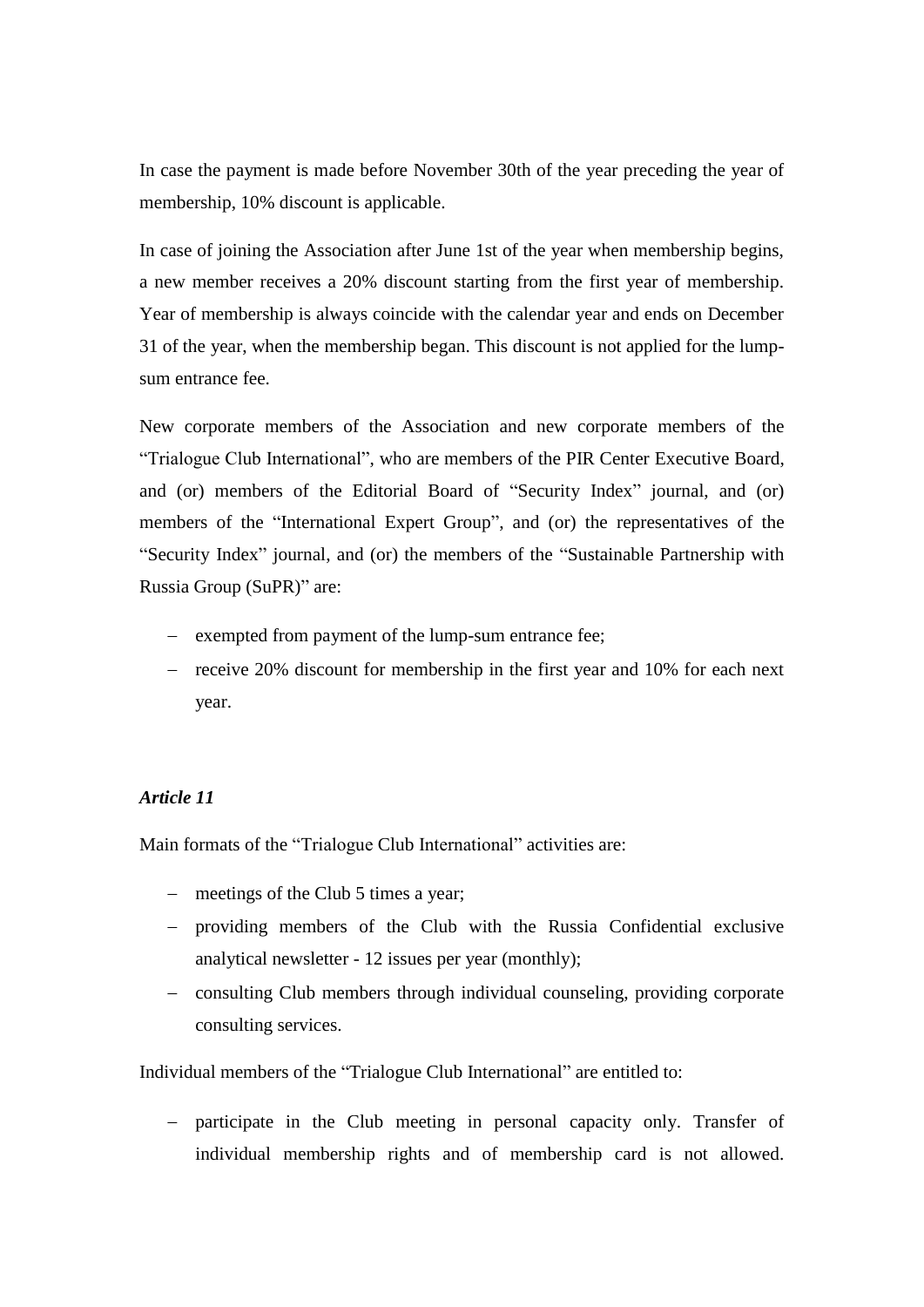Participation in a meeting occurs by the invitation and after presenting membership card;

- invite one person who is not the Club member to attend certain Club meetings. The participation of the guest is to be paid by the inviting individual member in the amount of 100 CHF per guest;
- receive a copy of the Russia Confidential exclusive analytical newsletter by email in chosen language (English or Russian). According to the Club Terms and Conditions, the transfer of the bulletin to third parties is not allowed;
- receive a copy of all periodical and non-periodical publications of the PIR Center, including the "Security Index" journal (4 times per year) in chosen language: English or Russian;
- participate in all public events (conferences, seminars, round tables, briefings, etc.) held by the Association and its partners in Russia and the USA. The organizers reserve the right to hold these events in English, in Russian, or in both languages with the translation;
- receive the unlimited number of electronic publications and other PIR Center's materials of public character in Russian and (or) in English on the basis of the registration;
- have access to restricted areas of the web-site (in the club section) by a password to be provided. According to the Club Terms and Conditions, the transfer of the password to third parties is not allowed;
- receive individual consulting services with 25% discount.

Corporate members of the "Trialogue Club International" are entitled to:

- participate in the Club meetings in attendance of two representatives. Appointment of representatives delegated to the meeting is in each case determined by an authorized representative of corporate member of the Club at its discretion. Participation in a meeting occurs by the invitation and after presenting membership card;
- invite two persons who are not the Club members to take part in the Club meeting. The participation of the guests is to be paid by the inviting corporate member in the amount of 50 CHF per guest;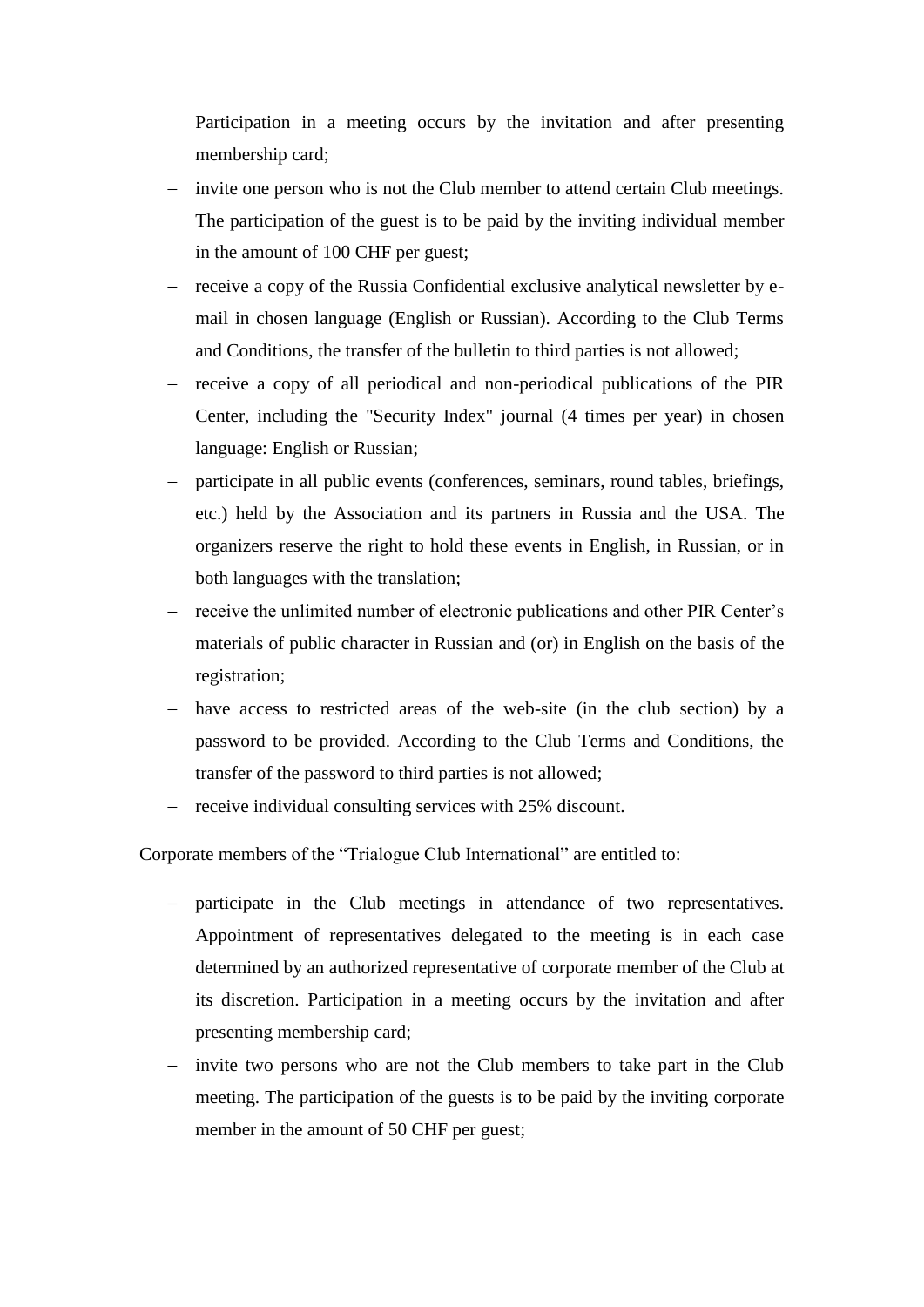- receive two copies of the Russia Confidential exclusive analytical newsletter by e-mail in chosen language (English or Russian) or in both languages simultaneously. Share the bulletin with the other representatives of the corporate member. According to the Club Terms and Conditions, the transfer of the bulletin to third parties is not allowed;
- receive four copies of all periodical and non-periodical publications of the PIR Center, including the "Security Index" journal (4 times per year) in chosen language (English or Russian) or in both languages simultaneously;
- participate in attendance of two representatives in all public events (conferences, seminars, round tables, briefings, etc.) held by the Association and its partners in Russia and the USA. The organizers reserve the right to hold these events in English, in Russian, or in both languages with the translation;
- receive the unlimited number of electronic publications and other materials of public character in Russian and (or) in English on the basis of the registration;
- have access to restricted areas of the web-site (in the club section) by a password to be provided. The password is provided to an authorized representative and may be used by any other representative of a corporate member. According to the Club Terms and Conditions, the transfer of the password to third parties is not allowed;
- Receive corporate consulting services with 50% discount;
- Receive other corporate services with 25% discount.

All members of the "Trialogue Club International" must:

- pay the annual membership fee on time;
- inform the Club Secretariat of changing their postal (and/or) e-mail address, other contact information to deliver the invitations and materials on time. Corporate members of the Club have to report who is their authorized representative receiving the invitations and approving representatives to obtain materials and attend meetings of the Club, and his contact information;
- confirm participation in the Club meeting not later than three working days before the meeting;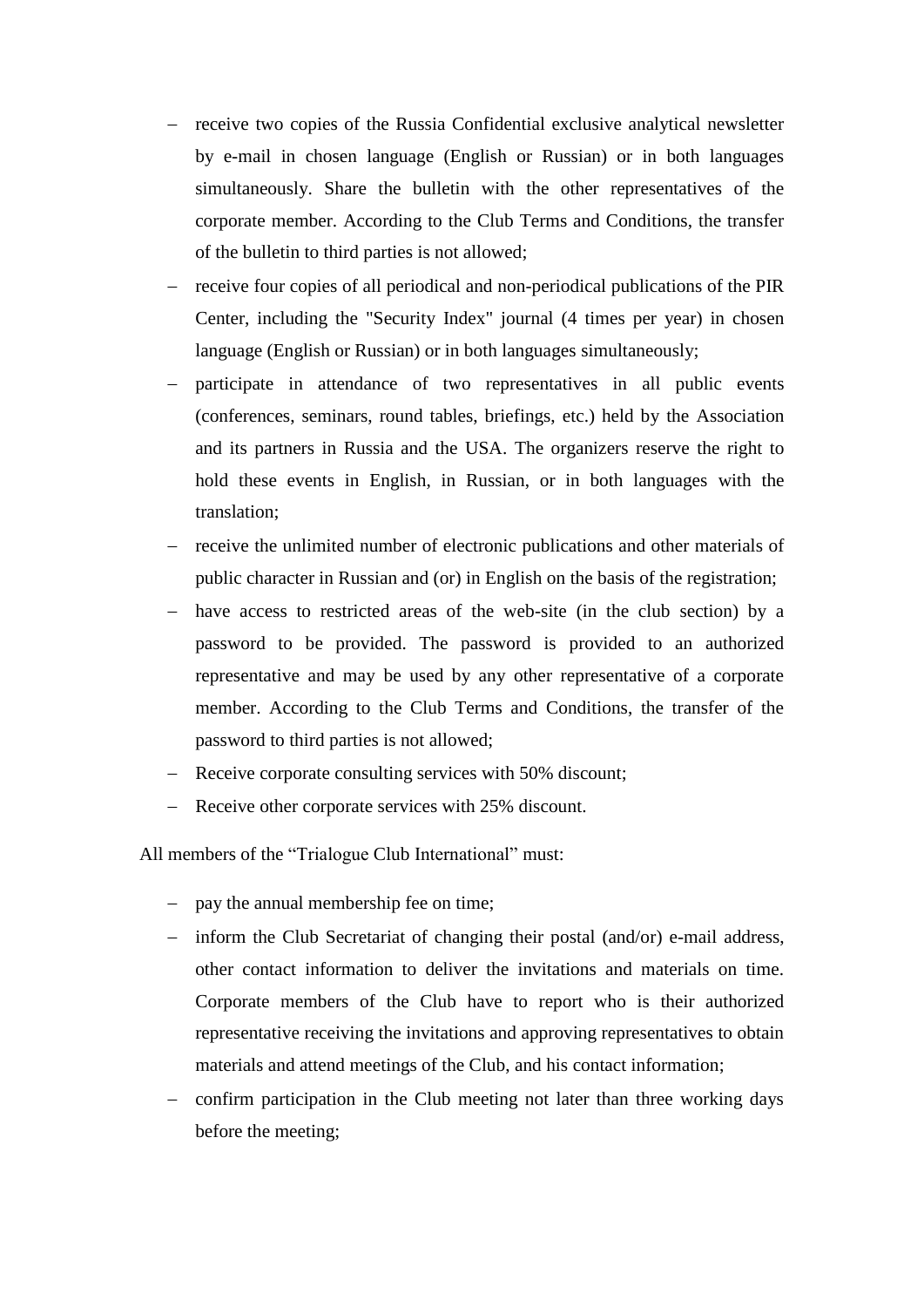- come to the Club meeting with the Club card and present it to the Secretariat per its request;
- comply with the confidentiality of obtained information;
- not to share the Russia Confidential analytical newsletter, as well as the Password to the Club section of the PIR Center web-site with individuals and legal entities who are not members of the Club;
- all individual members of the Club are invited to present their short curriculum vitae (in English and (or) in Russian) and photo to be paced in the Club section of the PIR Center web-site.

Meetings of the Club are held 5 times a year in the format of a business breakfast, lunch or dinner with invited guest (speaker), who is a leading expert in the field of international security and Russian foreign policy.

Invitations to meetings are sent by the Chairman of the Club who is appointed by the President of the Committee of the Association from the leading experts in the field of international security and Russia's foreign policy.

As a rule, Chairman of the Club notifies Club members about the upcoming meeting not later than 1 week before.

The Secretariat of the Club provides interpreting into English (Russian).

Duration of the meeting is 2 hours.

A meeting can be held in fully public mode, in fully confidential mode or by the rule of Chatham House. Members of the Club are to be notified about the meeting format in advance.

If a member of the Club decides to invite a guest to take part in the meeting, this information has to be obtained by the Secretariat no later than 3 days before the meeting. The fee for a guest can be paid in advance, during the meeting (in cash), or within 3 days after the meeting.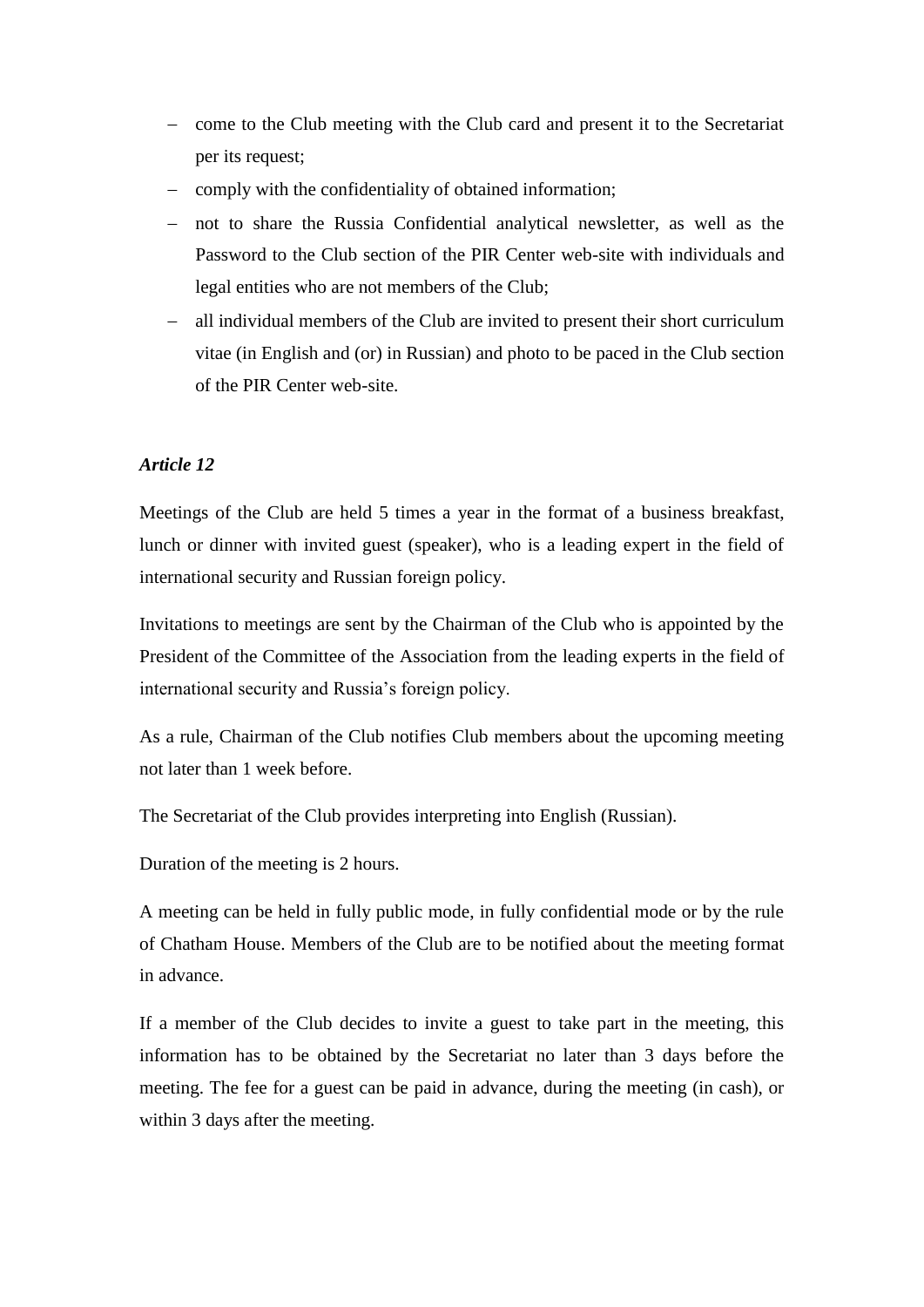In case of meeting to be held outside Switzerland, the Club members are to be provided with all necessary information, including information about hotels, and, if necessary, with business invitations to apply for a visa.

### *Article 13*

The "**Russia Confidential**" newsletter is issued for the Club members' private use only.

The newsletter contains exclusive analytical materials on international security, domestic and foreign policy of Russia and the Commonwealth of Independent States ("**CIS**")

At least during 30 days since the day of issue the "Russia Confidential" newsletter materials are strictly confidential and must not be quoted and transfer to the nonmembers. In 30 days after the day of issue the Chairman of the Club can remove the exclusive and confidential status of the material, after which in such cases it is to be published in other PIR Center's editions and can be used by the Club members for quoting.

The bulletin is disseminated via *e-mail* between the Club members once a month in Russian or in English, depending on the choice of the member.

The Club member can also receive a paper copy of the newsletter in chosen language.

### *Article 14*

The Association may receive donations intended to benefit specific projects. Each sponsored project shall be given a unique title and necessary measures shall be taken to guarantee a productive distribution of financial resources allocated for the project.

In the event of availability of excess funds upon the completion of a project, such funds shall either be returned to the sponsor, transferred to another similar project, or allocated for the general needs of the Association in accordance with the regulations.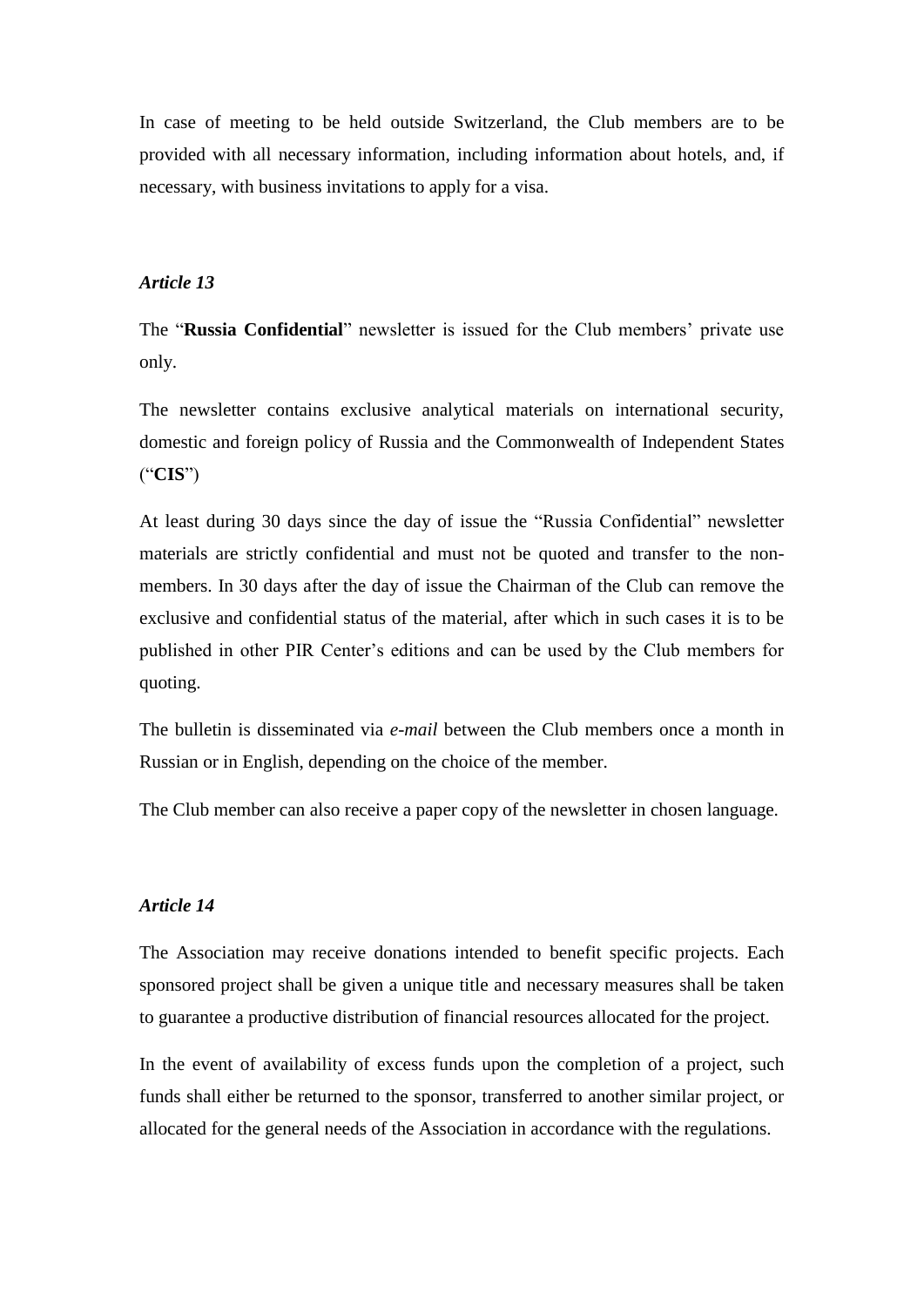The Committee shall closely monitor the proper allocation of funds donated by sponsors for specific projects.

This provision of the Charter can only be changed by an unanimous decision of the General Assembly.

### *Article 15*

The Association shall own a bank account intended for receipt of funds and settlement of payments.

The available funds of the Association shall be used both for implementation of specific projects and for the general needs of the Association.

The Association may invest its available funds in securities not related to objectives listed in this Charter. However, such investments shall not compromise implementation of objectives of the Association.

The right to sign financial documents shall be attributed only to members of the Committee in accordance with dispositions of Article 21 and the following articles, listed further in the present Charter.

This disposition of the present Charter can be modified only by a unanimous decision of the General Assembly.

### *Article 16*

The Association shall bear liability on its obligations with the monies in its disposition.

Any personal liability of members of the Association is excluded. Special conditions may be applied to personal liability of persons acting in the interests of the Association in accordance with Article 55, paragraph 3 of the Swiss Civil Code.

#### **IV. ORGANIZATION**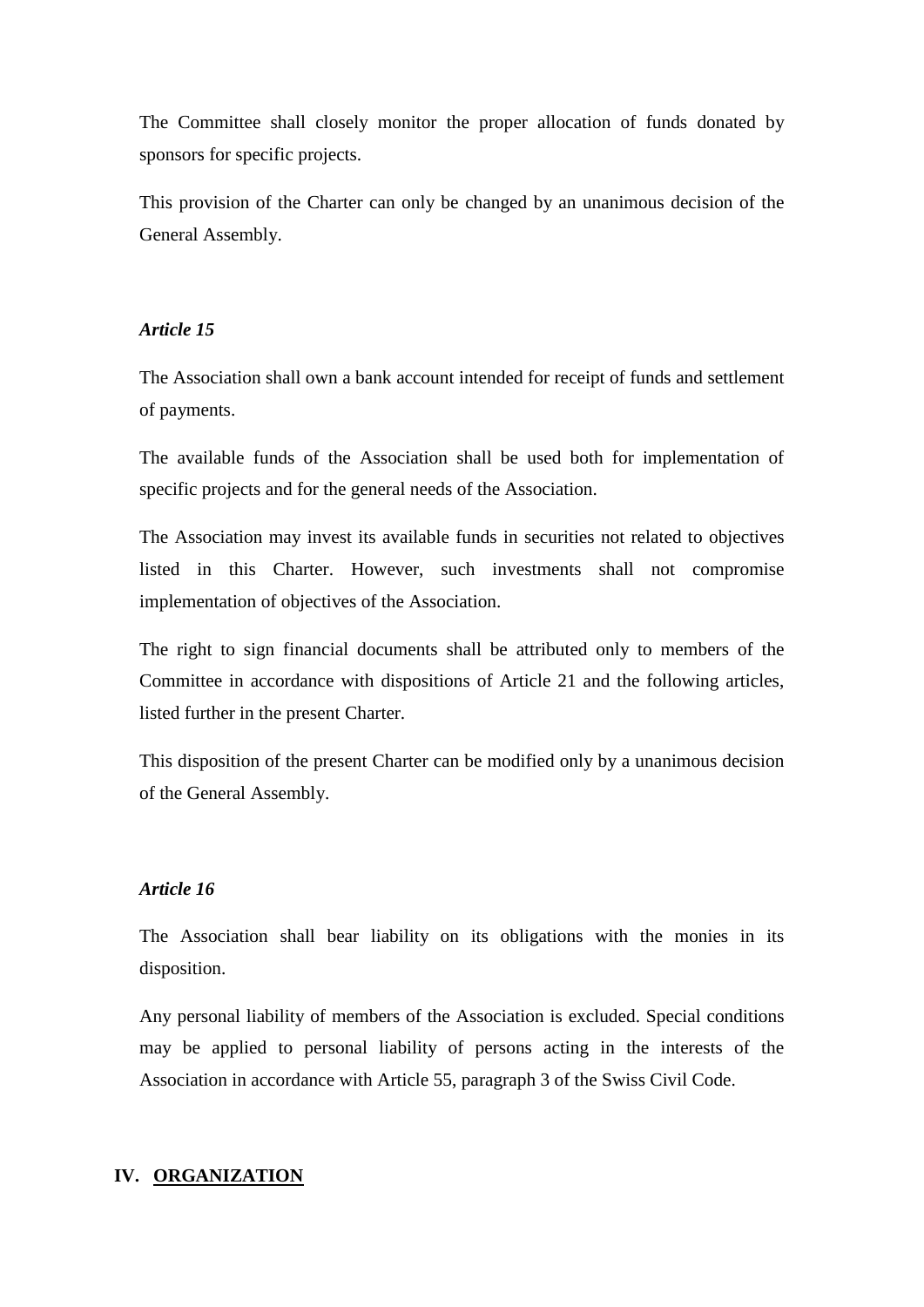The management bodies of the Association shall be:

- General Assembly (I) and
- the Committee (II).

#### **I General Assembly**

# *Article 18*

The Committee shall call for a scheduled session of the General Assembly, which generally takes place during the first trimester of each year.

The sessions of the General Assembly may be conducted in a video-conference format.

The Committee or a fifth of the total number of members may request a convocation of an extraordinary session of the General Assembly. Such session shall be held during the course of two months since the day of the request.

Notifications of the convocation for a session of the General Assembly shall be mailed no later than fifteen days before the beginning of the General Assembly session, and shall include the agenda of the session.

Each member of the Association may contribute their suggestions intended to be considered at the following session of the General Assembly. Such suggestions shall be included in the agenda, if they have been sent to the Board by registered mail no later than end of December of the current year.

### *Article 19*

The General Assembly is chaired by the President and, in case of his absence, by another member of the Committee.

In case of need, the President appoints the tellers.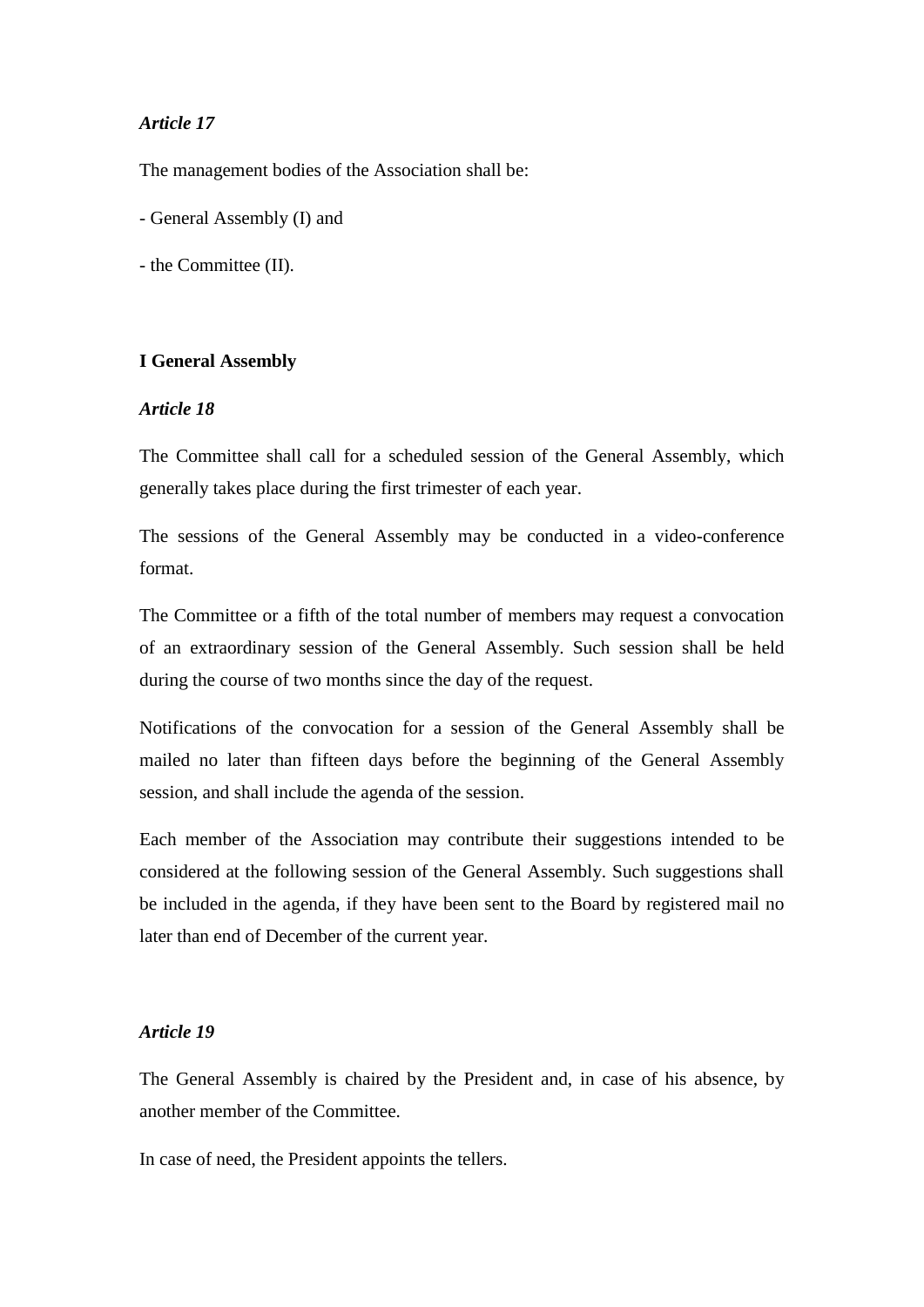The Secretary shall draw the Minutes of the General Assembly. He submits them to the President of the Assembly for signature.

### *Article 20*

The General Assembly convened in accordance with the Charter can validly deliberate regardless of the number of members present.

## *Article 21*

Valid decisions may only be made on items of the agenda

## *Article 22*

Honorary members are entitled to two votes each.

Other members are entitled to one vote.

Any representation is excluded.

Legal persons exercising their right to vote through a member of one of their bodies they designate.

### *Article 23*

The decisions of the General Assembly are taken by majority vote.

The President also votes. In case of a tie, the Chairman has the casting vote for decisions, except in elections. In the latter case, it is fate that decides.

Dissolution may be decided by a three-fourths majority vote of members present.

Elections and referenda are held as long as the ballot is not required.

Members affected by a decision have no voting rights.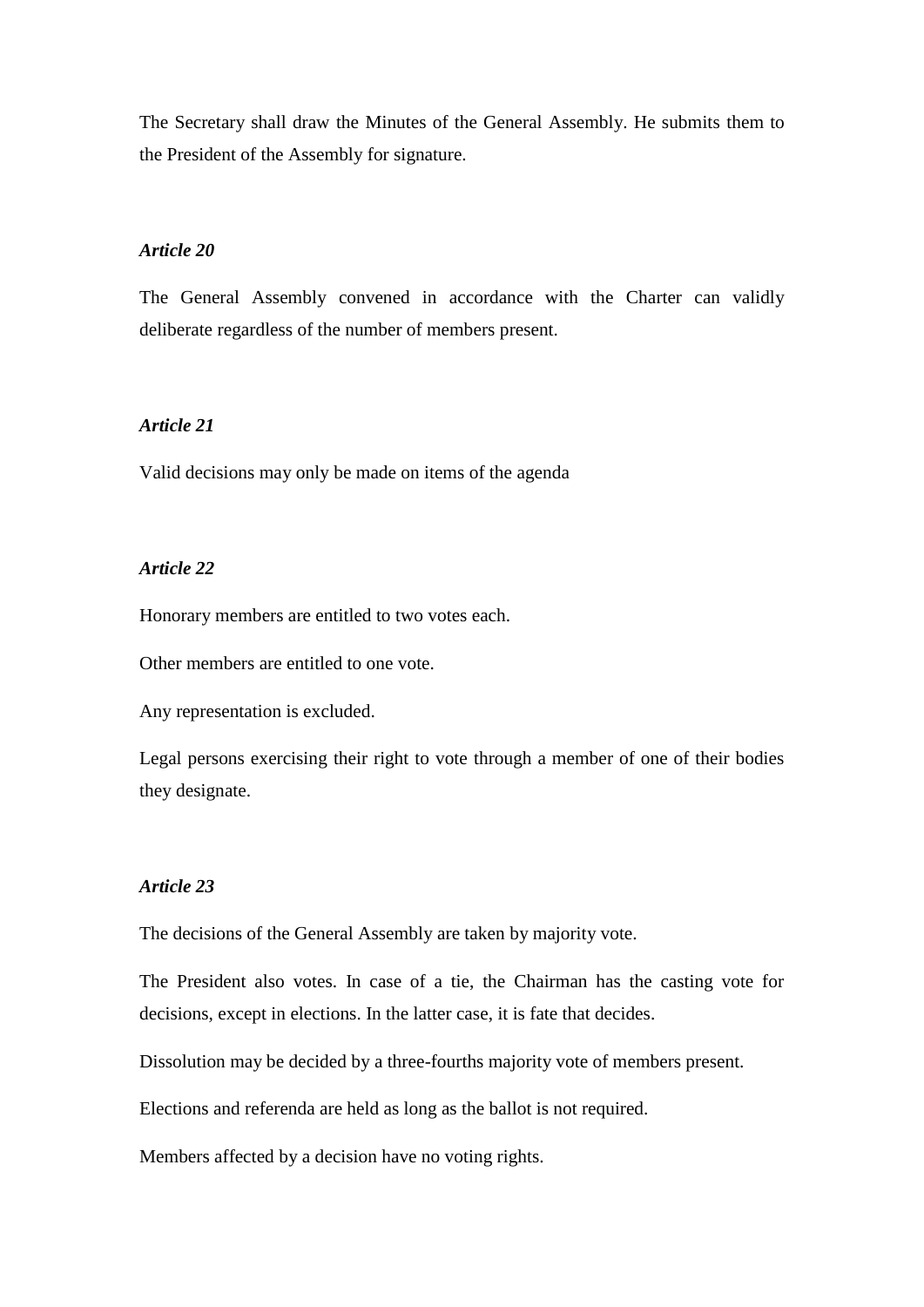The jurisdictions of the General Assembly are:

- approval of the President's annual report, accounts and annual budget and discharge the Committee;
- appointment of members of the Committee and its President;
- appointment of commissions;
- dismissal of members of the Committee and commissions established by the General Assembly;
- decision on the appeal in accordance with Article 6;
- decision of the purchase or sale of property, whether personal rights;
- modification of the Charter;
- decision on all items listed in the agenda;
- decision on the dissolution of the Association and the liquidation of its assets;
- decisions that are reserved by law or the Charter.

### **II The Committee**

# *Article 25*

As needed, the Committee consists of at least one person and seven people at most. As a rule, it includes a President, a Cashier and a Secretary.

The Committee is to be composed by itself except the President, who is appointed by the General Assembly.

### *Article 26*

The Committee members are appointed for a period of two years. They may be reappointed.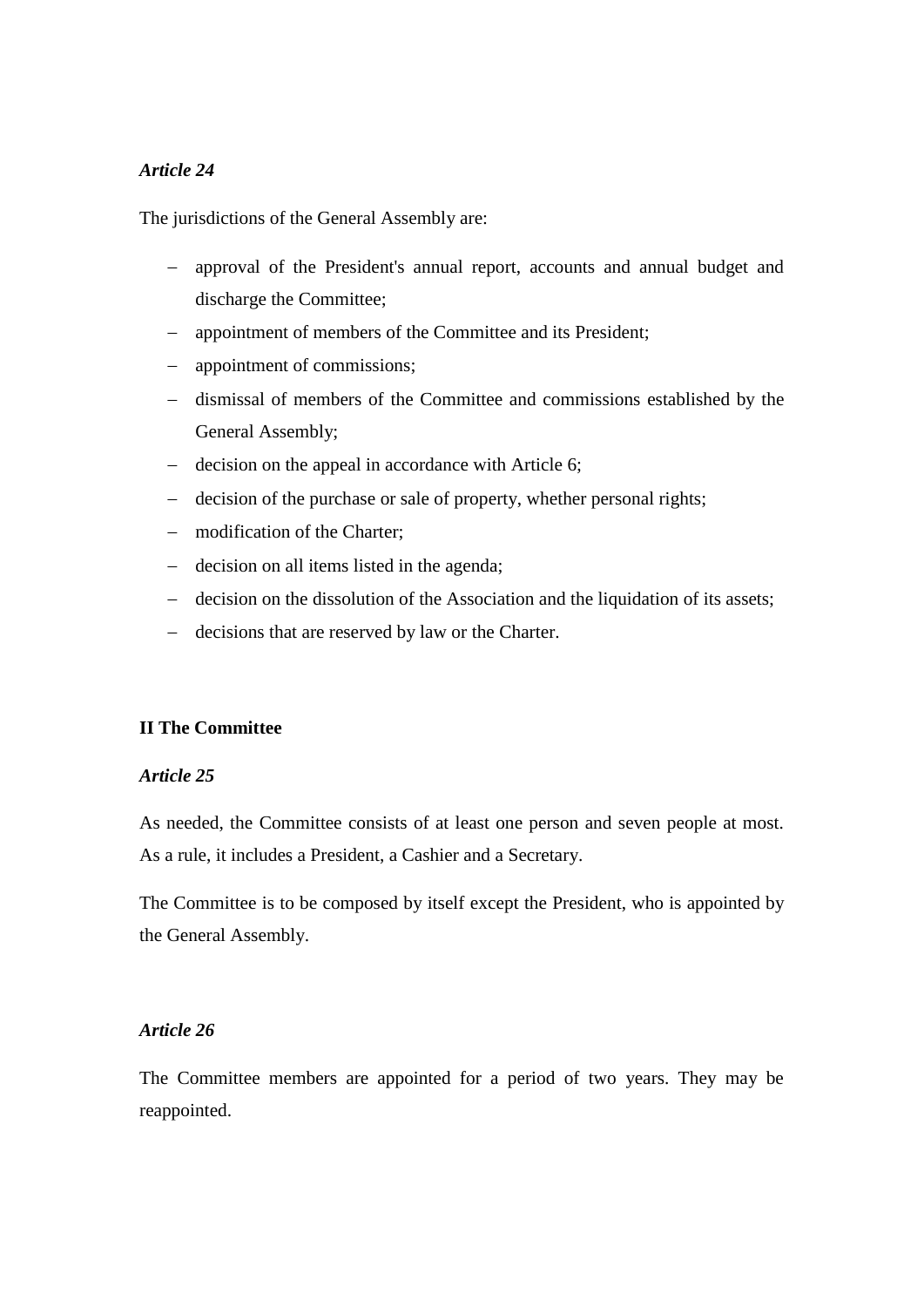The Committee is convened by the Chairman as often as business requires.

Three members of the Committee may request the convening of a meeting to be held within twenty days of the request.

The notices must generally be sent at least ten days before the meeting and mention the agenda.

The Committee meetings are the subject of a report.

## *Article 28*

A quorum is the situation when the majority of the Committee members present. It takes its decisions and elections by a majority of members present. The President also votes. In case of equality of votes, the President has the casting vote.

Decisions can be taken as an endorsement by writing a proposal or by telegram, unless discussion is requested by any member. A decision is made to the extent the majority of all members of the Committee agrees. These decisions must be recorded in the minutes.

Holding of meetings of the Committee by teleconference is permitted. In such cases, the minutes mention participants, absent excused and not excused absent.

## *Article 29*

A decision regarding an issue that does not appear on the agenda may nevertheless be taken, provided that it is unanimously approved.

### *Article 30*

The Board shall consider all matters beyond the competence of other executive bodies, namely: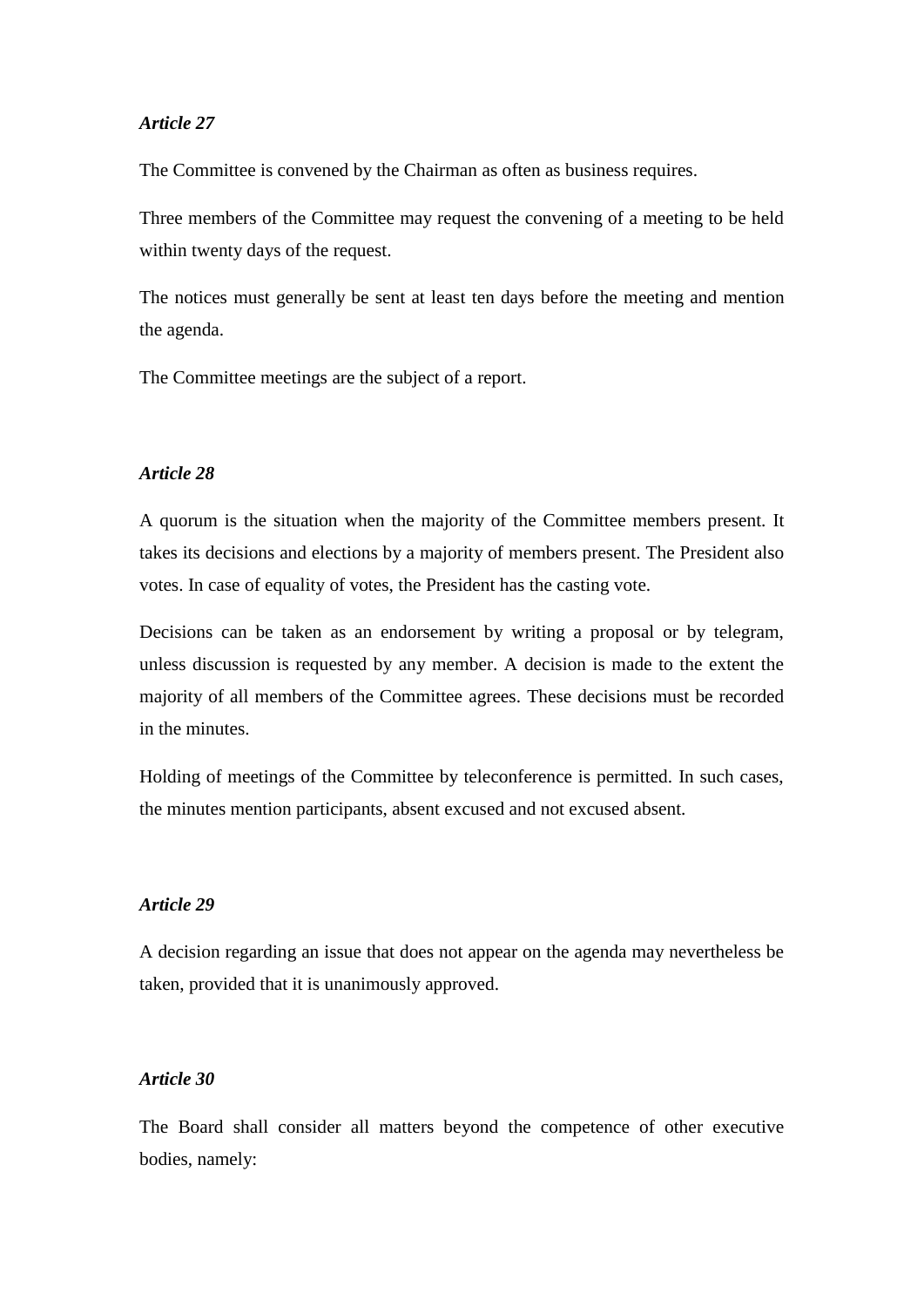- general management of the organization, provided that the activities of the Board do not contravene the authority of the General Assembly;
- implementation of decisions taken by the General Assembly;
- preparation of annual report, accounts and annual budget;
- representation of the Association to third parties;
- convocation of the General Assembly;
- admittance and expulsion of members, provided that members shall have a possibility to appeal to the General Assembly;
- planning and carrying out activities of the Association;
- elaboration of rules and regulations;
- taking decisions concerning hearing of cases, responding to complaints, signing agreements;
- appointing members of commissions established by the Committee.

Administrative duties shall fall within the competence of the Committee which oversees the administration of property and projects of the organization.

The President of the Committee shall be committed by its individual signature.

Other Committee members shall be committed by two collective signatures.

### *Article 32*

Committee members act voluntarily and can only claim compensation for their actual costs and travel expenses. Possible fees may not exceed those paid for official commissions. For activities exceeding the usual function, each member of the Association can receive appropriate compensation.

# **V. FINAL PROVISIONS**

*Article 33*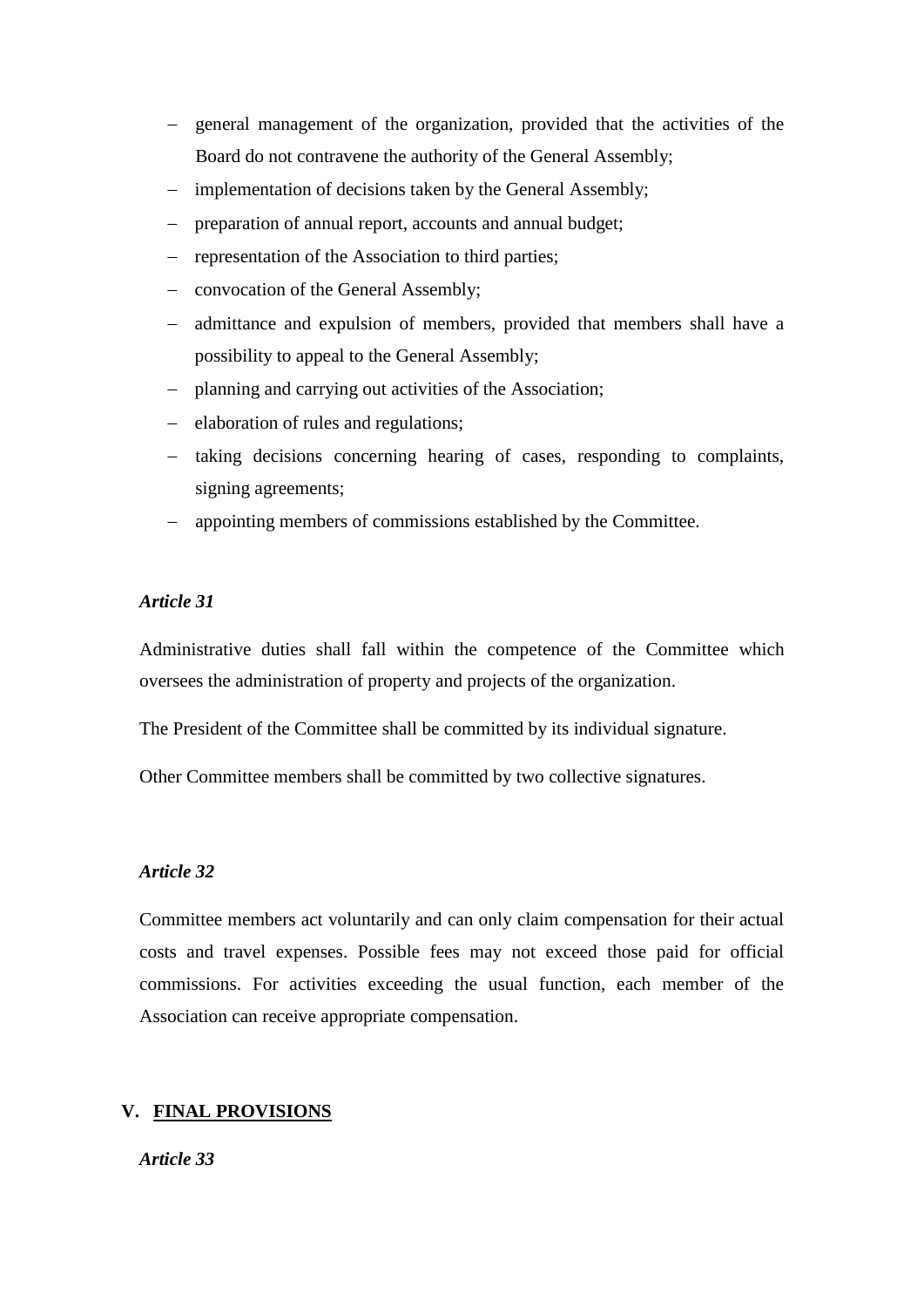The dissolution of the Association shall be decided by the General Assembly convened exclusively for this purpose. To be valid, this decision must receive the majority in accordance with Article 23 paragraph 3 of the present Charter.

In case of merger with an institution pursuing similar goals, the General Assembly takes the decision about terms and conditions of merging basing on the proposal of the Committee.

### *Article 34*

The Committee carries out the liquidation and reports on final accounts to the General Assembly.

In case of dissolution of the Association, the assets should be assigned to a public institution with a similar aim to that of the Association and which are exempt from taxation. In any case, the assets cannot return to the founders or members, nor be used for their benefit in whole or in part and in any manner whatsoever.

This provision may be amended only by unanimous decision of the General Assembly.

### *Article 35*

The Committee may request the registration of the Association in the Commercial Register at the seat of the Association.

The Committee may also request an official record of the status of non-governmental organization (NGO).

## *Article 36*

This Charter has been adopted and implemented immediately by the General Assembly on 26 April two thousand and twelve.

Geneva, 26 April 2012